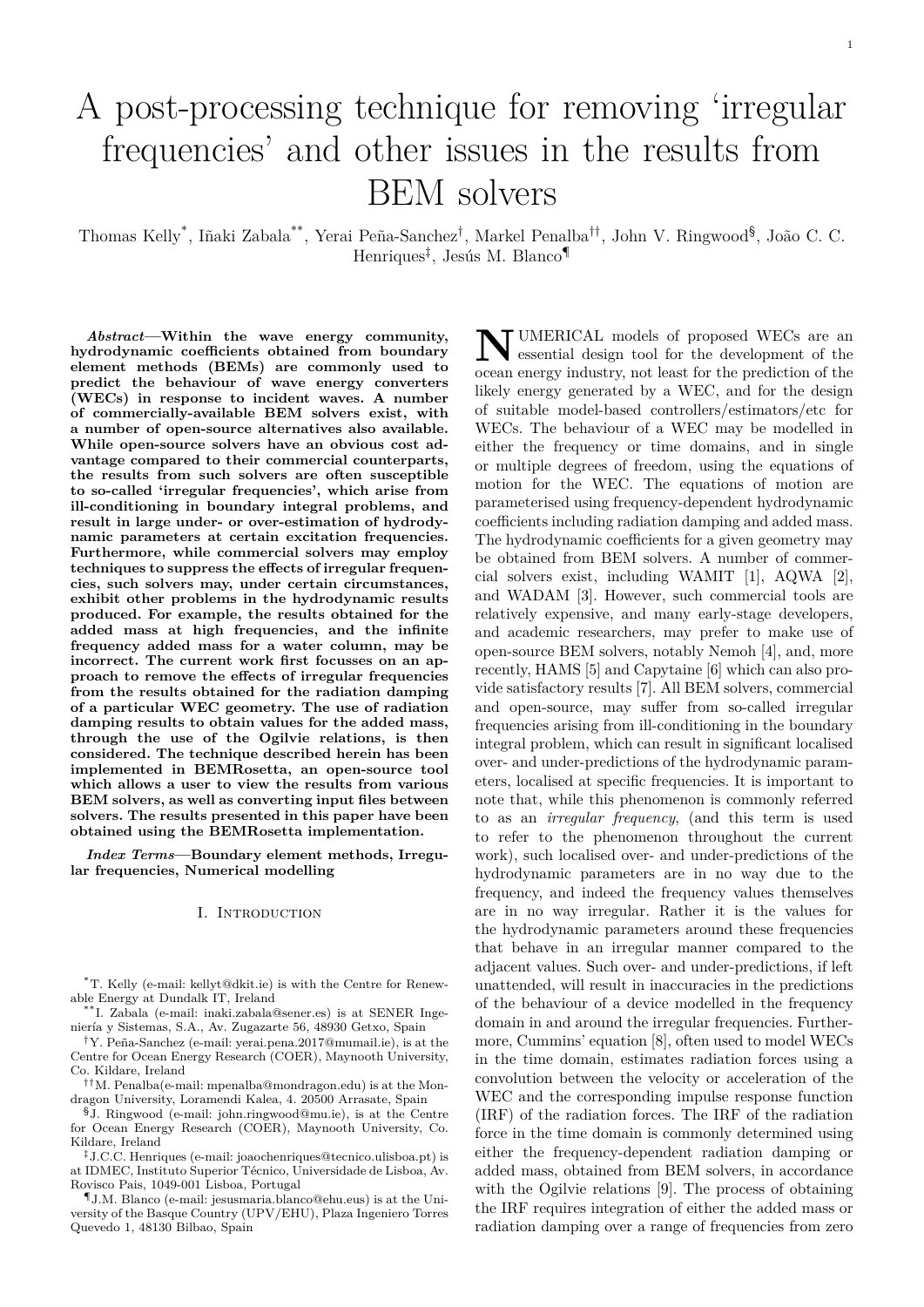to infinity. In practice, such integrations are truncated at a suitably high frequency, but any errors in the hydrodynamics due to the presence of irregular frequencies will impact negatively on the resultant IRF.

Commercial solvers typically include built-in routines to eliminate, or at least mitigate, the presence of irregular frequencies in the generated output. Such techniques, which take place when solving the boundary value problem (as opposed to during a post processing stage), typically work by closing a geometry at the free surface using the 'lid method' [10]. But, while steps have been made to implement such routines in some open-source solvers, irregular frequencies remain a significant issue for some solvers, notably Nemoh, and solvers derived from Nemoh, such as Capytaine. Furthermore, commercial solvers may, under certain circumstances, exhibit other problems in the hydrodynamic results produced; for example, there are commonly issues with the results for the high-frequency added mass and infinite frequency added mass for an oscillating water column (OWC) obtained from the commercial solver WAMIT. In the methods outlined in this paper, no attempt is made to prevent the occurrence of irregular frequencies, or other related issues present in the hydrodynamic results in the output from BEM solvers. Rather, post-processing techniques to subsequently address irregular frequencies (and other issues) are described, and the results from applying these techniques to some typical test cases are illustrated.

The first part of the current work describes the issues that may arise with the hydrodynamics obtained from BEM solvers. The second part of this paper focusses on techniques to remove the effect of irregular frequencies from the results obtained from BEM solvers for the radiation damping of a geometry, while the third part focusses on the use of radiation damping results (either those directly obtained from the BEM solvers, or results which have been post-processed as above) to obtain values for the added mass through the use of the Ogilvie relations. The techniques described may also be used to improve the results obtained for the infinite frequency and high-frequency added mass values for OWCs obtained from some commercial solvers, or remove discontinuities in the added mass results which may sometimes arise in open-source solvers. As described in Section II, a number of different issues may arise with added mass results. While similar techniques as used to address issue with the radiation damping values could also be used to handle some issues with the added mass, the use of the Ogilvie relations to obtain the added mass from the radiation damping may be used to address all the issues with added mass results described in Section II.

# II. Issues with hydrodynamics from BEM **SOLVERS**

# *A. Irregular frequencies in the radiation damping*

Irregular frequencies in a radiation damping curve commonly manifest as large, localised increases (or decreases) in the values obtained for the damping as the frequency increases. These increases (or decreases) in



Fig. 1. An example of irregular frequencies in the radiation damping for an ellipsoid in heave, obtained from Nemoh, showing large, localised increases and decreases in the damping values.

the damping value deviate significantly from the values that might be expected when considering the surrounding damping values. This is followed immediately by similarly-sized sudden decreases (or increases) in the expected value. Finally, the overall trend of the radiation damping curve reverts to the trajectory it was following prior to the irregular frequency event. Figure 1 illustrates a typical set of radiation damping results obtained for an ellipsoid in heave from the open-source BEM solver Nemoh which contains irregular frequencies; one such irregular frequency is circled. Irregular frequencies in the radiation damping curve can also take the forms illustrated in Figures 2 and 3. Figure 2 illustrates the radiation damping for a hemispherical float in pitch where the irregular frequencies take the form of numerous relatively small and localised increases only as frequency increases before returning to the expected values. Figure 3 illustrates the radiation damping for a cube in roll where the irregular frequencies take the form of numerous relatively small and localised decreases only. The radiation damping values in Figures 2 and 3 were also obtained from Nemoh.

#### *B. Irregular frequencies in the added mass*

Irregular frequencies may also manifest in results obtained from BEM solvers for the frequency-dependent added mass for a geometry. Figure 4 illustrates the added mass obtained from Nemoh for the same ellipsoid for which the radiation damping is illustrated in Figure 1. As in the radiation damping curve, similar, significant, localised variations in the values for the added mass can be seen corresponding to each irregular frequency event. Note that the irregular frequency issues occur at the same frequencies in both the added mass and radiation damping.

## *C. Discontinuities in the added mass*

Another issue which may arise in the frequencydependent added mass curves is the presence of discontinuities in the data. This issue appears to primarily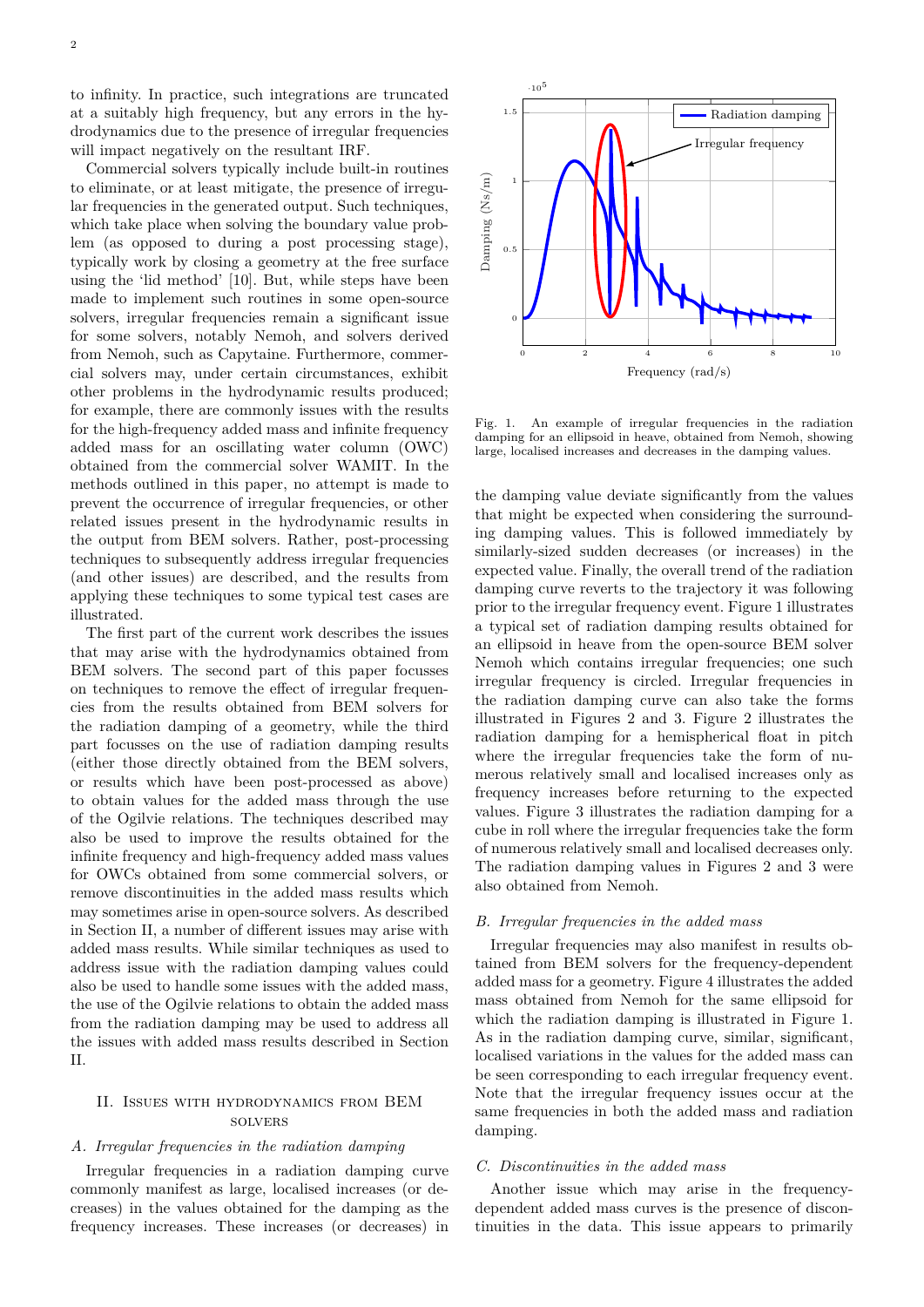

Fig. 2. An example of irregular frequencies in the radiation damping for a hemispherical float in pitch, obtained from Nemoh, showing localised increases in the damping values.



Fig. 3. An example of irregular frequencies in the radiation damping for a cube in roll, obtained from Nemoh, showing localised decreases in the damping values.

affect open-source solvers, and Figure 5 illustrates an example of this phenomenon for the added mass in the pitch mode of an oscillating surge wave energy convertertype (OSWEC) device obtained from Capytaine.

#### *D. High-frequency added mass issues for OWCs*

An issue which is specific to the hydrodynamics obtained by commercial BEM solvers when used to model OWCs arises when the so-called massless disc approach is employed. The piston mode of the water column is represented by the heave motion of an infinitely-thin, massless disc located on the water surface. Due to the thin nature of this disc, BEM solvers incorrectly calculate the added mass at high frequencies, which, instead of being asymptotic to the infinite frequency added mass, will tend to minus infinity. The modelling process can be extended to the sloshing modes of the OWC, and it is also common to find the added mass for sloshing modes tending to plus infinity. Furthermore, BEM solvers often fail to estimate the appropriate value for the infinite frequency added mass in these cases. Figure 6 illustrates



Fig. 4. An example of irregular frequencies in the added mass for an ellipsoid in heave, obtained from Nemoh, showing localised increases and decreases in the added mass values.



Fig. 5. Added mass for an OSWEC-type device, obtained from Capytaine, illustrating a discontinuity in the added mass curve for the pitch mode.

an example of this issue for the piston mode of an OWC using added mass values obtained from WAMIT. The tendency of the added mass curve at high frequencies to approach minus infinity can be clearly seen, as indeed can the presence of some irregular frequencies at higher frequencies.

While discontinuities in the added mass, and the issue with high-frequency added mass values for an OWC, are not caused by irregular frequencies, both are included here as the same technique used to remove irregular frequencies described herein may also be used to address these issues.

#### III. Post processing the radiation damping

Two methods for post processing the radiation damping obtained from BEM solvers have been implemented in the open-source tool, BEMRosetta. The first method is to apply low-pass filtering to the radiation damping data. The second approach is, to the authors' knowledge,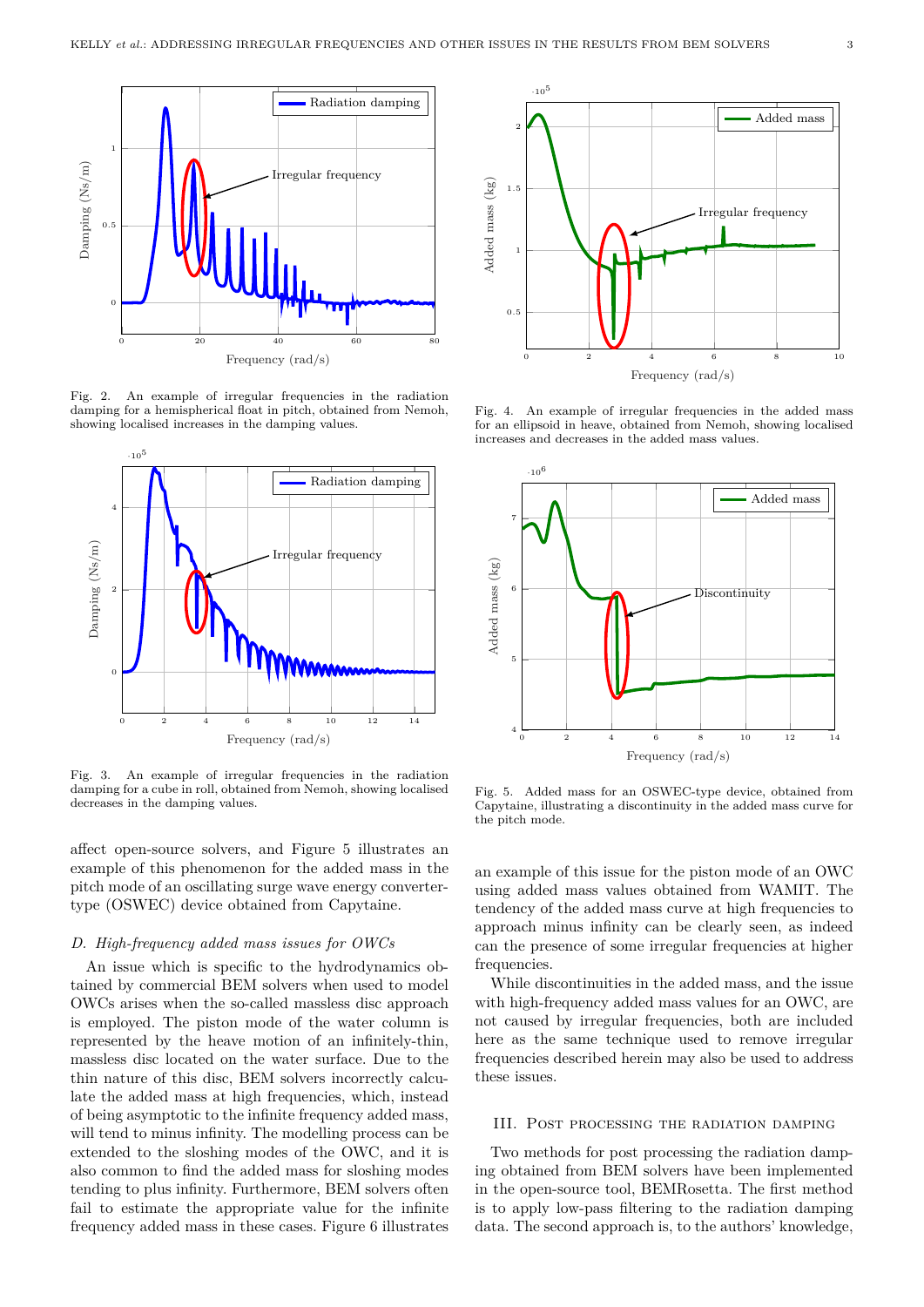

Fig. 6. Added mass for an OWC, obtained from WAMIT, illustrating the trend toward minus infinity at high frequencies, and some irregular frequencies.

novel to the current implementation and is described in Section III-B.

#### *A. Low-pass filtering*

A forward and reverse, low-pass Butterworth filtering process may be applied to radiation damping results in BEMRosetta. During the forward pass, the data is filtered and the irregular frequencies removed based on a user-defined cut-off frequency. The forward pass will introduce a phase offset, which will cause the radiation damping curve to shift with respect to frequency. The filtered data is then reverse passed through the filter to remove the phase offset.

## *B. Novel approach to removing irregular frequencies*

Low-pass filtering of the radiation damping data can successfully remove the effect of irregular frequencies from the radiation damping obtained from BEM solvers in many cases. However, a robust automatic selection process to determine suitable cut-off values for the filter, which removes the effects of irregular frequencies without leaving significant artifacts and also without attenuating parts of the damping curve it is intended to retain, has, to-date, proven elusive. The desire to automate the process of irregular frequency removal to as large an extent as possible led to the development of a novel approach to removing the effect of irregular frequencies in hydrodynamic results. This novel approach to handling issues with the radiation damping and added mass values (described in Section II) has been implemented in BEMRosetta. The technique first processes the radiation damping values, before using the results obtained from either that process or the filtering process outlined in Section III-A, to obtain added mass results. The novel technique for removing the effect of irregular frequencies from the radiation damping comprises four main steps. The raw data is first cleaned to ensure it is suitable for the subsequent steps. Next, a so-called 'Area of Interest' is defined to facilitate the selection of specific damping values (occurring at irregular frequencies) to be removed.

The third step identifies the irregular frequencies within the data in the 'Area of Interest' and removes the radiation damping values at irregular frequencies in this data. The final step is to repair the gaps in the data which arise once the damping values for the irregular frequencies are removed, and to add a 'tail' to the damping curve for frequencies which lie beyond the 'Area of Interest'. Each step in the process is now described. Note that in the processes described below a number of critical parameters have been selected by a process of trail and error, and based on the observations and experience of the authors.

*1) Cleaning the raw data:* Cleaning of the raw radiation damping data is performed to ensure the data is in a suitable form for the remaining steps in the process. Firstly, any instances where the result obtained by the solver is undefined, which typically appear as *NaN* in the raw data, are removed from the data set. Secondly, as a user may define any frequencies they wish to be analysed by a BEM solver, it cannot be assumed that each frequency is represented only once, that the frequencies are in ascending or descending order or that the spacing between frequency points is uniform. Therefore, the algorithm checks for, and removes, any duplicate frequencies. The data is then sorted in order of ascending frequency, and re-sampled to ensure even spacing between the frequencies. The re-sampling routine creates a histogram of all the intervals between the frequencies in the data set. If one interval value occurs 80% (or greater) of the time, then that value is used to re-sample all the data. Otherwise, the mean value of all the intervals is used. Re-sampling is performed linearly.

*2) Defining the 'Area of Interest':* The novel technique identifies a range of frequencies, and a range of damping values within the data set, which define the so-called 'Area of Interest'. The width of this area is defined by upper and lower frequency values, while the height is bounded by zero and an upper value for the radiation damping. The width and height of the 'Area of Interest' are determined so as to encompass the majority of the radiation damping information, and will therefore vary depending on the geometry being analysed. The range of frequencies over which the 'Area of Interest' spans is determined using a two-stage process. The first step of the process depends on the area bounded between the radiation damping curve and the frequency axis. The low frequency limit is set to the frequency where the area bounded by a vertical line at the frequency, the radiation damping curve and the frequency axis is equal to, or greater than the 1st percentile of the total area. The upper limit is set equal to the frequency corresponding to the 98th percentile. The percentile values have been chosen based on experience. However, it is possible that large peaks due to irregular frequencies at high frequencies may result in an inappropriately high upper limit for the frequency range, which will adversely effect the second stage of identifying the 'Area of Interest', which is the selection of the appropriate damping range. To prevent this, the algorithm next divides the frequency range defining the extent of the 'Area of Interest' thus far into 20 frequency segments of equal length. The average value of damping for each segment is checked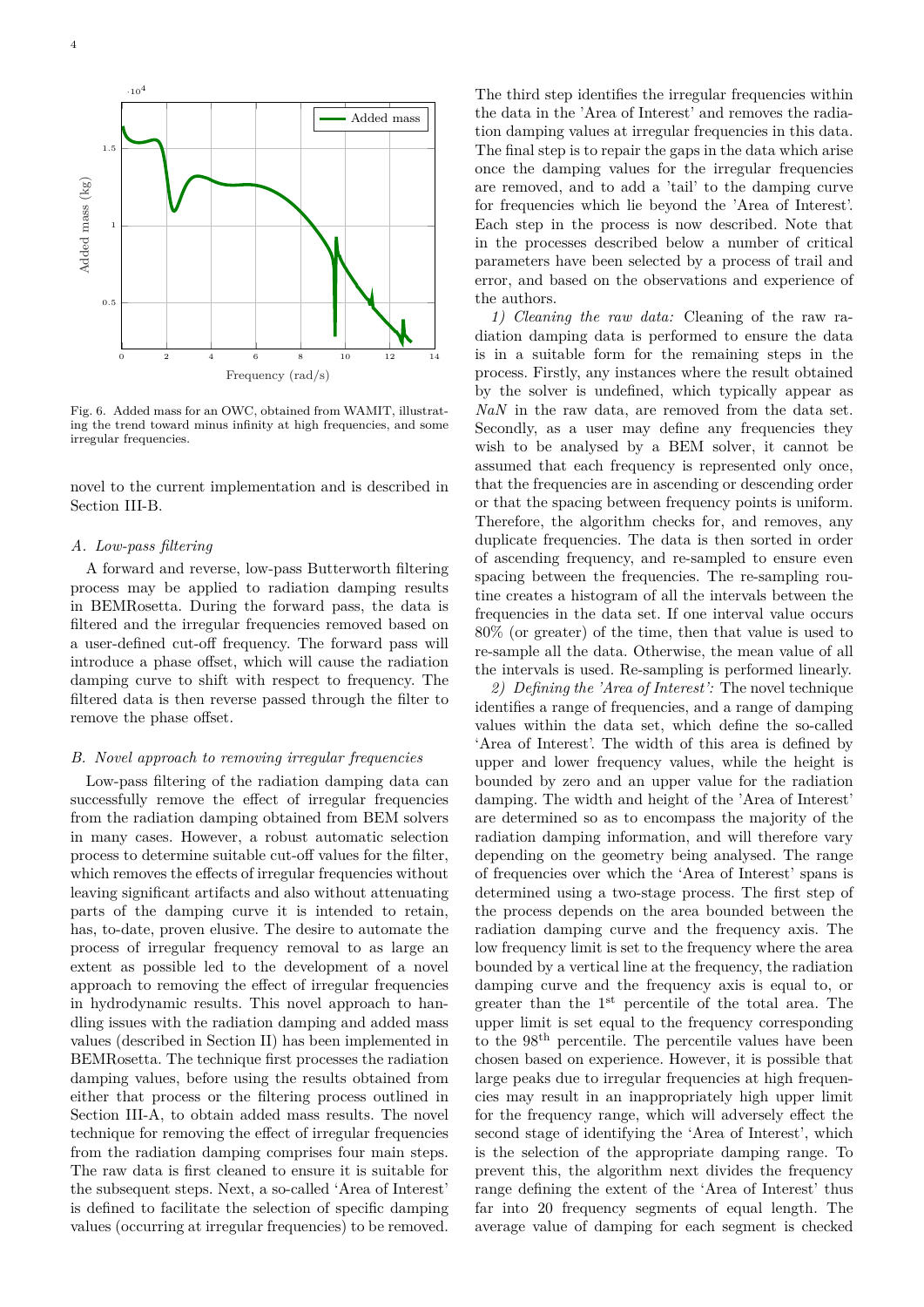in turn, starting from the lowest frequency, to ensure it is at least 5% of the maximum damping value. If the average damping value in a segment is below 5% of the maximum value, the segment, and all segments at higher frequencies, are not included in the 'Area of Interest', and the upper limit of the frequency range for the 'Area of Interest' is reset to the upper frequency of the last valid segment. It is worth noting that an upper limit for the frequency range that could be considered is the value at which the damping values returns to zero. However, this would prove problematic for cases with a doublepeak radiation damping.

The second step in determining the 'Area of Interest' is to establish the range of damping values to consider. These values are determined by first applying a 3rd-order, low-pass Butterworth filter to the radiation damping data where the cut-off frequency is 20% of the frequency range used to define the width of the 'Area of Interest'. The lower limit of the damping values is set equal to zero, while the upper limit it set equal to the maximum value of the filtered damping. Figure 7 below illustrates an example of the 'Area of Interest' obtained for one data set.



Fig. 7. Example of an 'Area of Interest' for a typical radiation damping data set.

*3) Identifying and removing peaks:* Two processes are used to identify peaks due to the effects of irregular frequencies within the damping data in order that the phenomena illustrated in Figure 1 and Figures 2 and 3 may be captured and resolved. The first process, used to remove the effects of irregular frequencies such as those illustrated in Figure 1, where large localised increases *and* decreases in the damping values occur, initially identifies all peaks and troughs within the 'Area of Interest'. Next, for each value of damping at a peak (or a trough), the value is compared to the adjacent values on both sides. If a difference of greater than 20% of the upper damping limit defining the 'Area of Interest' is found between the peak (or trough) value and either of the adjacent values, the peak (or trough) is assumed to be a result of the effect of an irregular frequency. While a figure based only on experience, the value of 20% of the maximum 'Area of interest' has, to date, proven effective at identifying such peaks and troughs.

Once the peaks in the damping data due to the effects of irregular frequencies have been identified, the peak at the lowest frequency value is first removed. It is then necessary to determine how much damping data from either side of the irregular frequency should be removed. A frequency window of damping values to be removed is determined on the fractional height of the peak (or depth of the trough) to the height of the 'Area of Interest'. Specifically, the window width is set to 10% of the fractional height of the peak multiplied by the frequency width of the 'Area of Interest'. Again, the figure of  $10\%$ has been selected based on previous experience. Note that a maximum window to remove is set to 20% of the width of the 'Area of Interest' to prevent too much data being removed. Once the window around an irregular frequency has been removed, the height of the 'Area of Interest' is recalculated using the same process described in Section III-B2. Each peak identified as being due to the effect of an irregular frequency is removed in turn in order of the frequency of occurrence. As all data for frequencies beyond the 'Area of Interest' is replaced by an exponential tail, see Section III-B4, any peaks in the damping which lie beyond the 'Area of Interest' are, by default, removed.

If appropriate, a second process for identifying the effects of irregular frequencies addresses issues such as those illustrated in Figures 2 and 3 where localised increases (in the case of Figure 2), or localised decreases (in the case of Figure 3), in the damping values occur. Again, this process begins by identifying peaks and troughs, but only those which have a width of no more than 10% of the 'Area of Interest' and which occur at frequencies higher than that corresponding to the maximum damping value. When identified, the damping values which make up these irregular peaks are removed based on the local slope of the curve. A maximum allowable slope is calculated as six times the ratio of the height to the width of the 'Area of Interest'. If the local slope to the left of a peak exceeds the maximum allowable slope, these points are removed. Similarly, if the local slope to the right of a peak is more negative than minus the maximum allowed slope, these points are also removed. The reverse is true for troughs.

Finally, any negative damping values in the data set are discarded. Figure 8 illustrates an example of the results of this process as applied to the damping results shown in Figure 1 for an ellipsoid. Note the damping values associated with the the effects of irregular frequencies have been largely removed.

*4) Repairing the removed sections:* Once the damping values corresponding to the effects of irregular frequencies have been removed, the gaps in the damping data are interpolated. The nature of the interpolation performed depends on how large a specific gap in the damping data is. If the width of the gap is less then 10% of the width of the 'Area of Interest', a simple linear interpolation between the end points of the gap is performed. For larger gaps, a cubic curve is used to join the end points of the gap. The cubic curve joining larger gaps is constructed so that the slope of the start point (at the lower frequency) is the average value of the slope at the four previous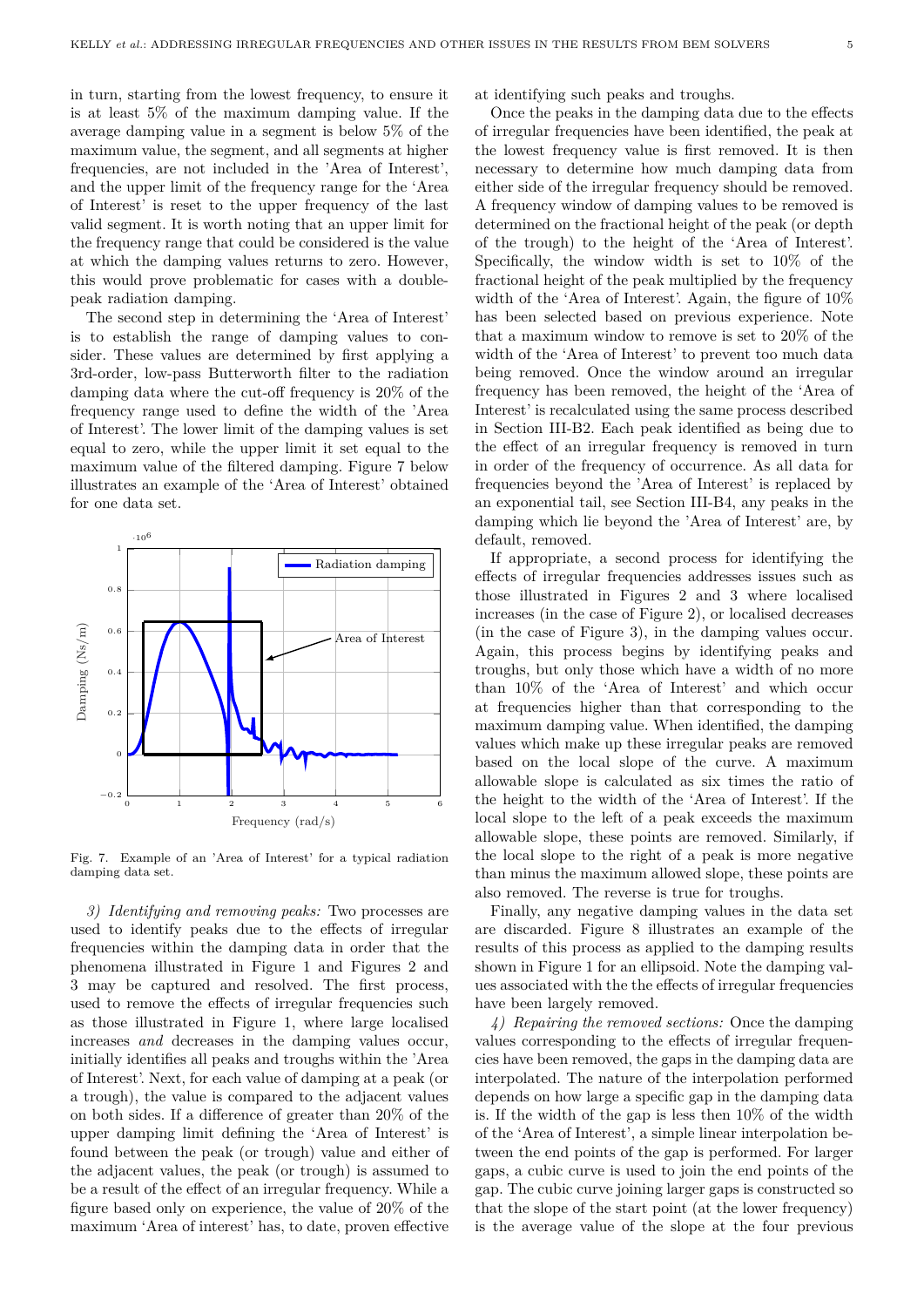

Fig. 8. Radiation damping curve corresponding to that in Figure 1 for an ellipsoid with the damping values associated with irregular frequencies removed as described.

points, while the slope at the end point where the curve rejoins the existing damping data is zero. It is intended that, in future updates to BEMRosetta, the slope at the start point will be the average of a number of points based on a percentage of the horizontal width of the 'Area of Interest', and also that the slope at the end point where the curve rejoins the existing damping will be determined by the average of the same number of points after the end point. Regardless of whether a removed section of the damping curve is replaced with a cubic or linear section, the algorithm attempts to smooth the transition between the existing data and the replacement sections. The smoothing process preserves the position and slope of the first point of the replacement section of the damping curve. A cubic spline is fitted from the third point *before* the first point of the replacement section, passes *through* the first point (the position of which is maintained) and ends at the third point *after* the first point. The coefficients of the cubic spline are obtained from the three points before and after the central point. A similar process is used to smooth the transition between the end point of the replacement section and the existing damping data.

Finally, the high-frequency tail of the damping curve, which lies outside the 'Area of Interest', is approximated by a decaying exponential. The tail extends from the final damping value within the 'Area of Interest' to a distance from the origin of one and a half times the width of the 'Area of Interest'. The join between the exponential tail and the remainder of the radiation damping curve is smoothed using the same technique as is used to smooth the joints between interpolated data and the original, as described above. Figure 9 illustrates the results of the process as applied to the data in Figure 8. Note that the tail of the radiation damping curve has been replaced by the decaying exponential.

## IV. Post processing the added mass

A number of possible issues with the frequencydependent added mass are illustrated in Section II.



Fig. 9. Radiation damping curve for an ellipsoid with the effects of irregular frequencies removed, the gaps in the curve interpolated and smoothed, and a fitted exponential-based tail.

A single technique is implemented to address all the issues with the added mass which have been identified, i.e., the effects of irregular frequencies, discontinuities and the high-frequency issues in the added mass for OWCs. The technique is similar to that described in [11], but differs in how the infinite frequency added mass is determined. The process described herein of addressing issues with the added mass assumes that the frequency-dependent radiation damping values are free of the effects of irregular frequencies; if necessary the damping values may first be post processed as described in Section III. The radiation damping and added mass of a geometry are related to each other (and the impulse response of the radiation forces) through the well-known Ogilvie relations given in (1) and (2):

$$
A(\omega) = A_{\infty} - \frac{1}{\omega} \int_0^{\infty} k(t) \sin(\omega t) dt
$$
 (1)

$$
B(\omega) = \int_0^\infty k(t) \cos(\omega t) dt
$$
 (2)

where  $A_{\infty}$  is the so-called infinite frequency added mass, and  $k(t)$  is the radiation impulse response in the time domain, also known as the radiation kernel, and which contains the memory effect of the fluid response. Equation (2) allows  $k(t)$  to be expressed in terms of the frequency-dependent radiation damping as:

$$
k(t) = \frac{2}{\pi} \int_0^\infty B(\omega) \cos(\omega t) d\omega \tag{3}
$$

The technique to resolve issues with the added mass implemented in BEMRosetta first constructs the impulse response of the radiation forces from Equation (3), where the integration is calculated using Simpson's rule and is truncated at a sufficiently high frequency that the radiation damping curve has returned to zero, at which point the damping from higher frequencies will make no further contribution (assuming the range of frequencies available is sufficient that the damping curve has returned to zero). The added mass is then constructed from Equation (1). However, this operation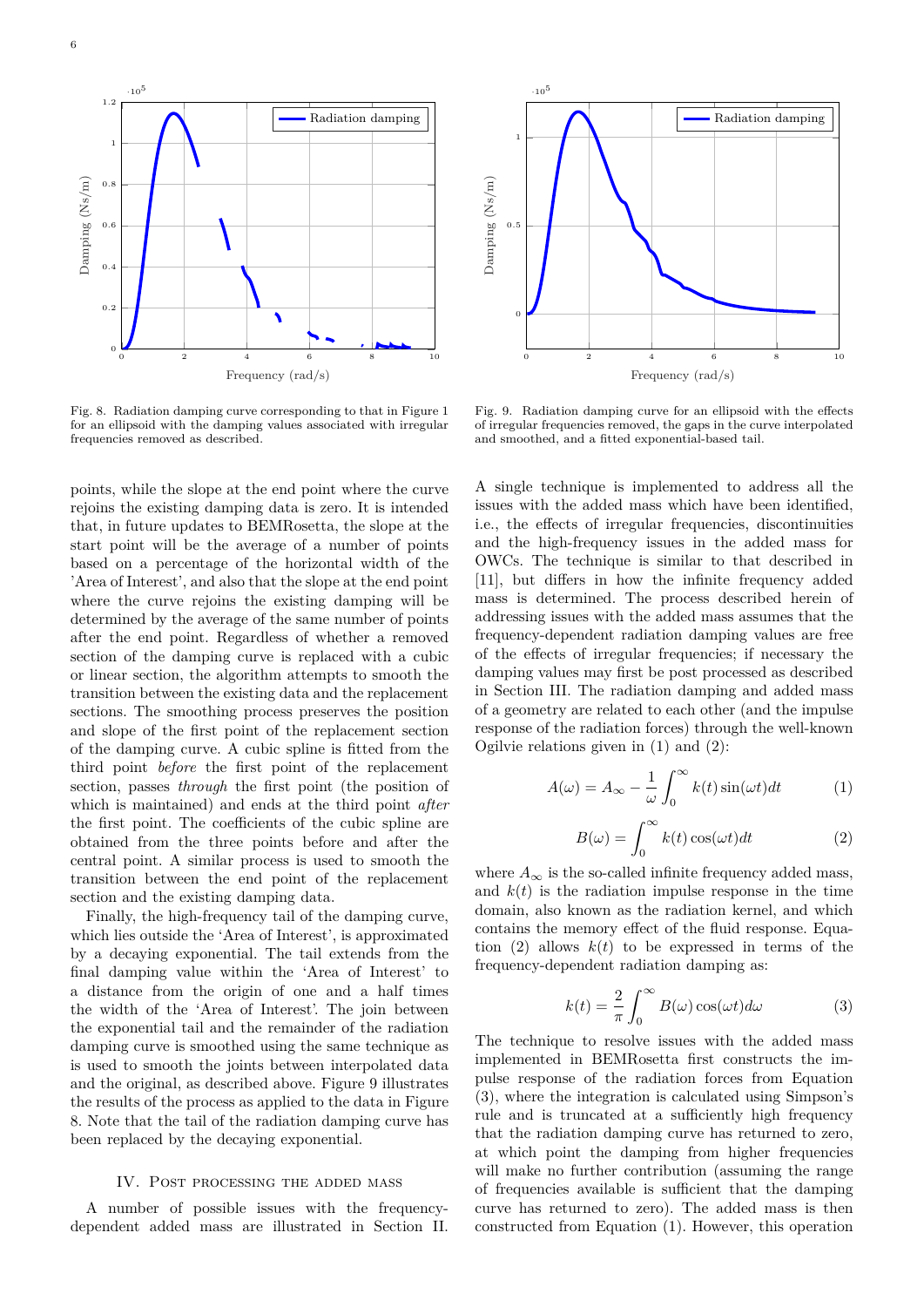requires knowledge of  $A_{\infty}$ . While some (but not all) BEM solvers will calculate a value for  $A_{\infty}$ , the technique employed herein does not assume knowledge of  $A_{\infty}$ . Instead, the added mass is first found from Equation (1) assuming  $A_{\infty} = 0$ . Next, the frequency corresponding to the maximum value of radiation damping is identified. For each value of the added mass, up to the frequency at which the maximum damping occurs, the value of  $A_{\infty}$ required to make the added mass obtained from (1), and the value obtained directly from the BEM solver equal to each other, is calculated. The final, single, value of  $A_{\infty}$  produced by the technique, and used to produce the added mass curve for all frequencies, is the average of all the values obtained for each value of the added mass up to the chosen frequency. The choice of the range of frequencies to consider when determining  $A_{\infty}$  is based on two observations in an attempt to ensure the robustness of the process. The first is that the effects of irregular frequencies typically manifest at frequencies higher than the frequency at which the maximum radiation damping occurs. The second observation is that the added mass curve for an OWC does not begin to exhibit the behaviour illustrated in Section II at frequencies lower than that at which the maximum damping occurs. The selection in this manner of the maximum frequency when determining the values to be averaged to obtain  $A_{\infty}$ ensures the values are not adversely biased by either phenomenon.

## V. Sample results

Some examples of the results obtained using the techniques described herein to address the issues with the results from BEM solvers (illustrated in Section II) are now presented. Figure 10 overlays the radiation damping for an ellipsoid following the removal of the effects of irregular frequency on top of the unprocessed damping results obtained from Nemoh (previously illustrated in Figure 1). Figure 11 overlays the added mass for the ellipsoid following the removal of the effects of irregular frequency on top of the unprocessed added mass results (previously illustrated in Figure 4).

Figure 12 illustrates the result of applying the novel technique to process the radiation damping results for the OSWEC-type geometry (which was analysed with Capytaine to obtain the results previously illustrated in Figure 5), and using the processed damping values to obtain the added mass for the device. Note that the discontinuity in the added mass curve, clearly visible in the unprocessed results, has been addressed.

Figure 13 illustrates the radiation damping results obtained for a bottom-mounted OWC from WAMIT. Note that the original results contain two large peaks at approximately 2 rad/s and 4 rad/s, as well as a low peak at approximately 7 rad/s. (The effects of some irregular frequencies can also be seen at high frequencies, but these occur after the damping has returned to zero and are at frequencies that would typically be beyond those of interest to a designer.) While processing the damping results as described herein has removed the effects of irregular frequencies at high frequencies, the algorithm has also removed entirely the third peak at 7 rad/s, which lies outside the 'Area of Interest' and



Fig. 10. Radiation damping curves for an ellipsoid before and after the effects of irregular frequencies have been processed by the techniques described herein.



Fig. 11. Added mass curves for an ellipsoid before and after the effects of irregular frequencies have been processed by the techniques described herein.

which is not due to the effect of an irregular frequency. In this case it may in fact be better to use the original damping curve truncated at a suitably high frequency (e.g., by discarding values after 9 rad/s). Regardless, using either of the damping curves illustrated in Figure 13 to obtain the added mass curve produces virtually indistinguishable results for the added mass.

Figure 14 illustrates the comparison between the added mass results obtained directly from WAMIT for the same bottom-mounted OWC, and the added mass obtained from BEMRosetta using the radiation damping in conjunction with the Ogilvie relations and determining  $A_{\infty}$  as described in Section IV. Note the absence of the effects of any irregular frequencies in the processed results and also that the added mass no longer tends to minus infinity at high frequencies, but rather is asymptotic to the infinite frequency value. In this case, the value for  $A_{\infty}$  obtained from BEMRosetta is approximately 13,305 kg and the added mass curve illustrated in Figure 14 is asymptotic to this value.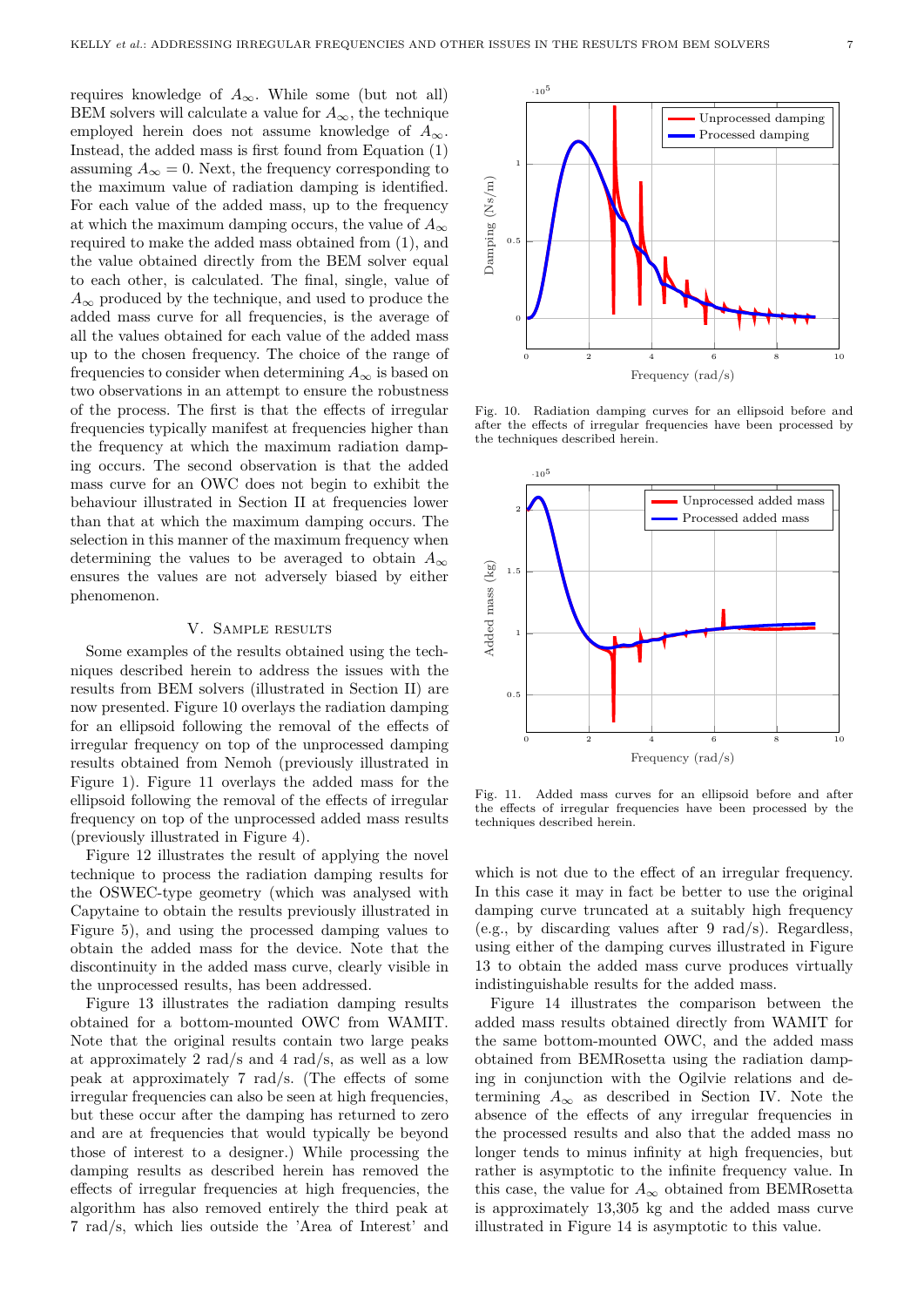

Fig. 12. Added mass curves for an OSWEC-type device in pitch before and after the added mass discontinuity was addressed.



Fig. 13. Radiation damping curves for a bottom-mounted OWC, obtained from WAMIT, before and after the effects of irregular frequencies have been removed.

The final set of results presented here in Figures 15 and 16 illustrates the radiation damping of a cuboid geometry, obtained from Nemoh, before the removal of the effects of irregular frequencies (which were previously illustrated in Figure 3) and the corresponding damping results after the effects of irregular frequencies were removed. This is a particularly challenging set of results to process due to the large number of irregular frequency effects closely spaced together, and while the resultant radiation damping curve is an improvement on the original, it does retain artifacts of the effects of irregular frequencies following the removal process. The processed radiation damping results do, however, produce a clean impulse response function, which is then used to generate the added mass results presented in Figure 16.

## VI. Future improvements

The techniques described herein to mitigate the effects of irregular frequencies on the radiation damping and added mass results from BEM solvers have been implemented in BEMRosetta. However, the effects of irregular



Fig. 14. Added mass curves for a bottom-mounted OWC obtained directly from WAMIT and as found using the techniques described herein.



Fig. 15. Radiation damping curves for a cube before and after the effects of irregular frequencies have been removed.

frequencies may also impact on the results obtained from BEM solvers for the wave-induced exciting forces. It is the intention of the authors that future releases of BEMRosetta may also include tools to mitigate the effects of irregular frequencies on the exciting forces. One technique which is currently being investigated is the potential use of the 3-D Haskind relations [12] to obtain the exciting force from the radiation damping after the effects of the irregular frequencies on the radiation damping have been reduced for symmetrical bodies.

## VII. CONCLUSION

It is the hope of the authors that the post-processing techniques described herein, and implemented in the open-source tool BEMRosetta, may prove to be of use to the wider wave-energy community. The techniques have been extensively tested on multiple data sets generated from both commercial and non-commercial BEM solvers, for a wide range of geometries, in all rigid body modes of motion. To date, the techniques have proven robust and reasonably successful in removing the effects of irregular